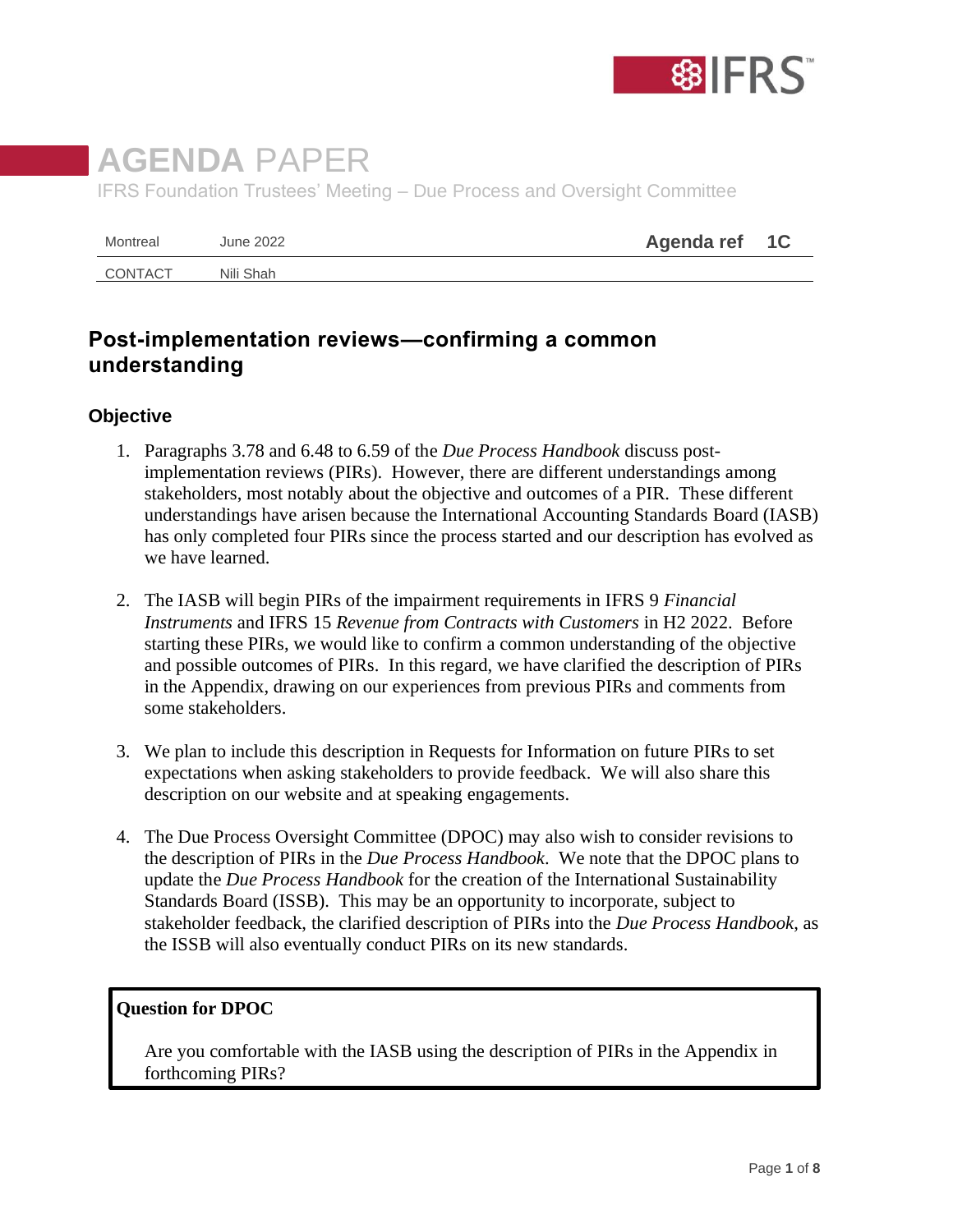## **Background**

5. [Agenda Paper 2B](https://www.ifrs.org/content/dam/ifrs/meetings/2022/may/dpoc/ap2b-dpoc-pir-improving-communications.pdf) for the DPOC's May meeting (May paper) set out proposed improvements to the description of PIRs. At that meeting, DPOC members shared their views on the description, particularly focusing on the objective of PIRs. The following table sets out views shared by DPOC members and the staff's response.

| <b>DPOC</b> members' views                                                                                                                                                                                                                                                                                       | <b>Staff's response</b>                                                                                                                                                                                                                                                                                                                                                                                                                                                                                                                                                                                                                                                                                                                                                                                                                                                          |  |
|------------------------------------------------------------------------------------------------------------------------------------------------------------------------------------------------------------------------------------------------------------------------------------------------------------------|----------------------------------------------------------------------------------------------------------------------------------------------------------------------------------------------------------------------------------------------------------------------------------------------------------------------------------------------------------------------------------------------------------------------------------------------------------------------------------------------------------------------------------------------------------------------------------------------------------------------------------------------------------------------------------------------------------------------------------------------------------------------------------------------------------------------------------------------------------------------------------|--|
| (a) Some members questioned whether<br>the clarifications in the May paper<br>went beyond the requirements in the<br>Due Process Handbook. One<br>member advised that the staff<br>determine what a PIR should be,<br>rather than focusing on clarifying<br>the current language in the Due<br>Process Handbook. | (a) The Appendix reflects what we have<br>learnt from previous PIRs and what<br>we think objective and outcomes of<br>PIRs should be. However, we think<br>this is not inconsistent with existing<br>Due Process Handbook<br>requirements.                                                                                                                                                                                                                                                                                                                                                                                                                                                                                                                                                                                                                                       |  |
| (b) Some members said that the<br>objective of PIRs in the May paper<br>may be too restrictive, limiting<br>opportunities to make meaningful<br>improvements to IFRS Accounting<br>Standards (Accounting Standards).                                                                                             | (b) A PIR is only one of the mechanisms<br>used to continually improve<br>Accounting Standards. To provide<br>context to the role of PIRs, the<br>Appendix describes the various<br>mechanisms available to the IASB<br>and stakeholders.<br>The Appendix also highlights two<br>purposes of $PIRs - (i)$ an overall<br>review of whether the new<br>requirements are working as<br>intended, considering their core<br>objectives or principles (ie, 'fatal<br>flaws') and (ii) identification of<br>specific application questions that<br>may warrant further action.<br>Ultimately, the IASB and IFRS<br><b>Interpretations Committee</b><br>(Interpretations Committee) cannot<br>address all matters raised because (i)<br>there is limited capacity throughout<br>the entire financial reporting<br>ecosystem to engage in the standard-<br>setting process and implement |  |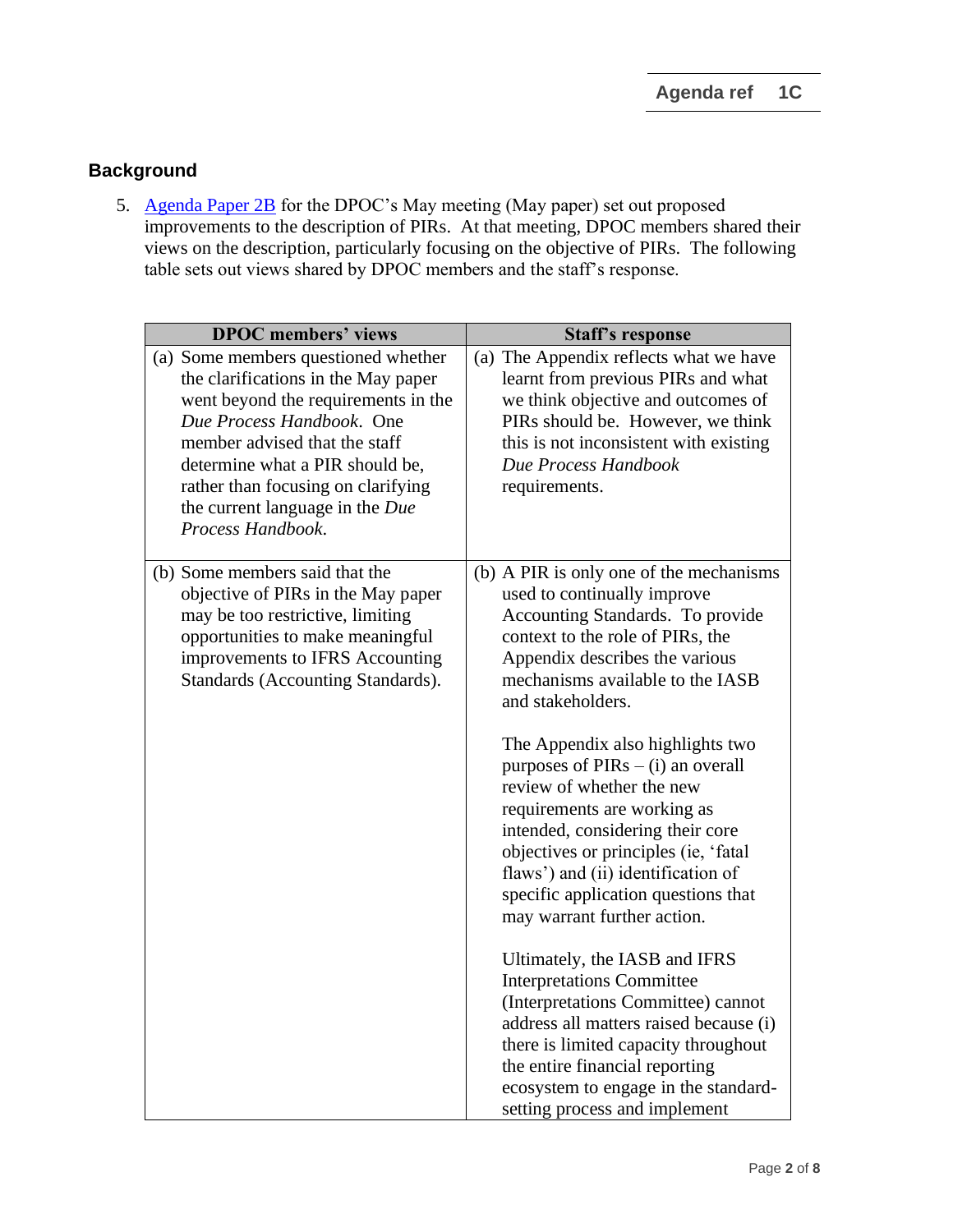| <b>DPOC</b> members' views                                                                                                                                                                                                                                                                                                                                             | <b>Staff's response</b>                                                                                                                                                                                                                                                                                                                                                                                                        |
|------------------------------------------------------------------------------------------------------------------------------------------------------------------------------------------------------------------------------------------------------------------------------------------------------------------------------------------------------------------------|--------------------------------------------------------------------------------------------------------------------------------------------------------------------------------------------------------------------------------------------------------------------------------------------------------------------------------------------------------------------------------------------------------------------------------|
|                                                                                                                                                                                                                                                                                                                                                                        | change and (ii) we must balance the                                                                                                                                                                                                                                                                                                                                                                                            |
|                                                                                                                                                                                                                                                                                                                                                                        | demand to address 'old' matters                                                                                                                                                                                                                                                                                                                                                                                                |
|                                                                                                                                                                                                                                                                                                                                                                        | (from PIRs) with 'new' standard-                                                                                                                                                                                                                                                                                                                                                                                               |
|                                                                                                                                                                                                                                                                                                                                                                        | setting projects identified in an                                                                                                                                                                                                                                                                                                                                                                                              |
|                                                                                                                                                                                                                                                                                                                                                                        | agenda consultation.                                                                                                                                                                                                                                                                                                                                                                                                           |
|                                                                                                                                                                                                                                                                                                                                                                        | Therefore, to manage expectations<br>and commitment of stakeholder<br>resources (see paragraph $6(b)$ ), the<br>Appendix provides a prioritisation<br>framework to signal the types of<br>matters for which further action may<br>be taken. This prioritisation<br>framework may help stakeholders<br>better identify which matters to raise<br>in a PIR and better manage the<br>resources they invest in the PIR<br>process. |
|                                                                                                                                                                                                                                                                                                                                                                        | We consulted with the Advisory<br>Council on this prioritisation<br>framework in January. Overall, most<br><b>Advisory Council members agreed</b><br>with the prioritisation approach. The<br>paper for that meeting is available<br>here and the staff analysis of<br>Advisory Council feedback,<br>presented to the IASB in January, is<br>available in paragraphs 18-21 here.                                               |
| (c) Some members had differing views                                                                                                                                                                                                                                                                                                                                   | (c) Upon further reflection, we have                                                                                                                                                                                                                                                                                                                                                                                           |
| about whether the purpose of a PIR                                                                                                                                                                                                                                                                                                                                     | removed the focus on 'new                                                                                                                                                                                                                                                                                                                                                                                                      |
| should be to consider only new                                                                                                                                                                                                                                                                                                                                         | information' because:                                                                                                                                                                                                                                                                                                                                                                                                          |
| information. On one hand, a<br>member observed that the IFRS<br>Foundation is not infallible and<br>should reconsider previous debates<br>if there is stakeholder demand. On<br>the other hand, a member observed<br>that re-opening old debates without<br>new information may not result in<br>different outcomes and may divert<br>resources from other activities. | it is confusing. A PIR examines<br>(i)<br>the application of new<br>requirements in practice after<br>their issuance, compared to<br>expectations at the time of<br>issuance. This is, by definition,<br>'new information'.<br>(ii) we acknowledge that                                                                                                                                                                        |
|                                                                                                                                                                                                                                                                                                                                                                        | stakeholders are likely to raise                                                                                                                                                                                                                                                                                                                                                                                               |
|                                                                                                                                                                                                                                                                                                                                                                        | matters that were important or                                                                                                                                                                                                                                                                                                                                                                                                 |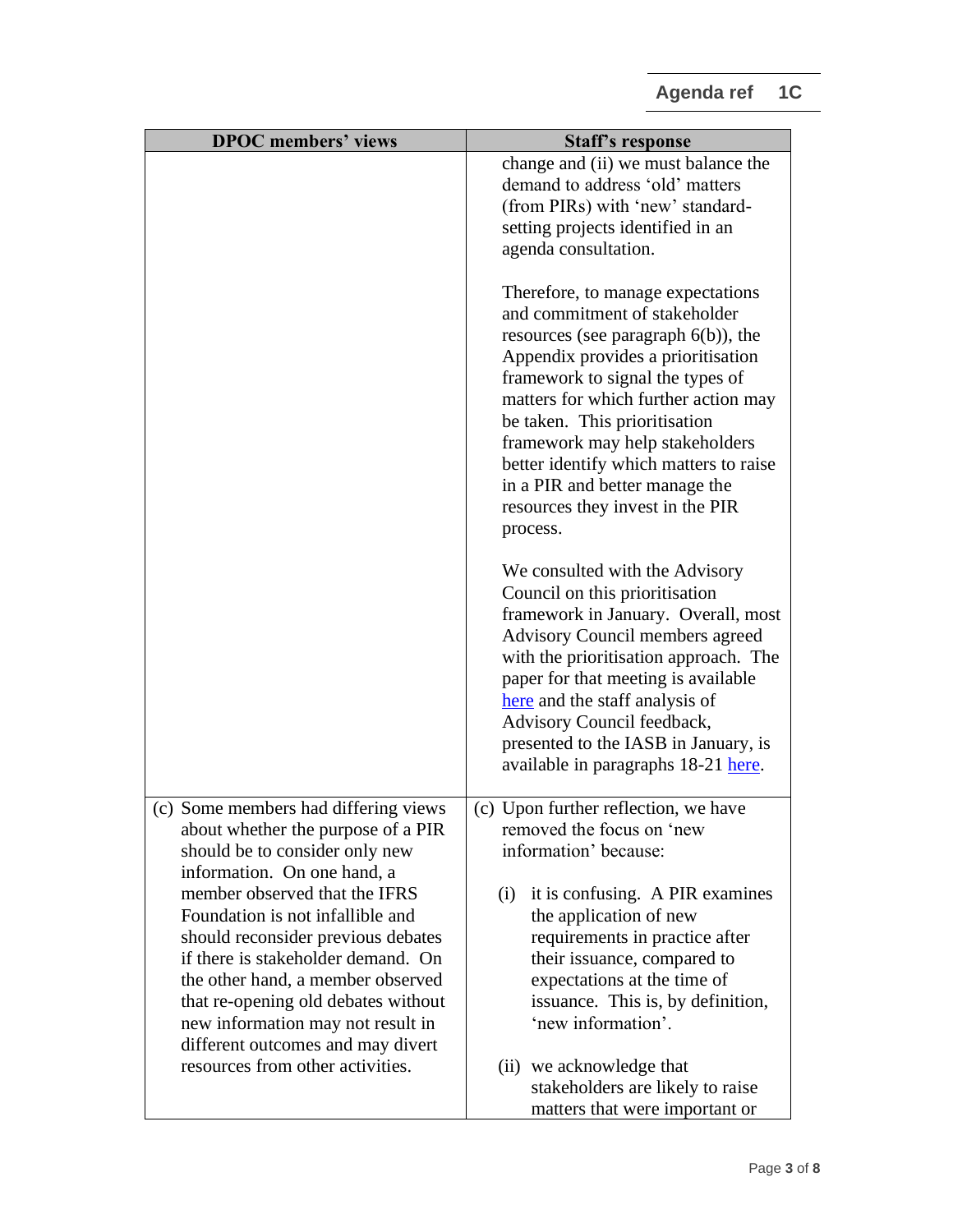| <b>DPOC</b> members' views | <b>Staff's response</b>            |
|----------------------------|------------------------------------|
|                            | contentious during the             |
|                            | development of the new             |
|                            | requirements and we do not wish    |
|                            | to preclude this.                  |
|                            |                                    |
|                            | However, we would only take        |
|                            | further action (eg, standard-      |
|                            | setting) if:                       |
|                            | • the new requirements are not     |
|                            | working as intended <sup>1</sup> ; |
|                            | • the matter has substantial       |
|                            | consequences, is pervasive         |
|                            | and can be addressed by the        |
|                            | IASB or Interpretations            |
|                            | Committee; and                     |
|                            | • the benefits of action are       |
|                            | expected to outweigh the           |
|                            | $costs2$ .                         |
|                            |                                    |
|                            | This is because it would not be.   |
|                            | productive to significantly        |
|                            | increase the resource demands      |
|                            | to automatically take further      |
|                            | action for every important or      |
|                            | contentious matter considered      |
|                            | during the original project.       |
|                            |                                    |
|                            | To that end, the Appendix          |
|                            | focuses on a prioritisation        |
|                            | framework, which, as noted         |
|                            | above, is intended to signal the   |
|                            | types of matters for which         |
|                            | further action may be taken. In    |
|                            | this way, the Appendix does not    |
|                            | limit the matters raised in a PIR  |
|                            | but intends to manage              |
|                            | expectations about which           |

<sup>&</sup>lt;sup>1</sup> There may be situations where the new requirements are working as intended, but stakeholders would like the IASB to further improve financial reporting. Such opportunities can be considered as part of the IASB's agenda consultation, which provides a 'blank sheet' on which to recommend technical priorities.

<sup>2</sup> Paragraph 5.7 of the *Due Process Handbook*, states that 'the [IASB] adds a project to the work plan only if it concludes that the benefits of the improvements to financial reporting will outweigh the costs'. These costs include the costs of change, as discussed in paragraph 3.79 of the *Due Process Handbook*.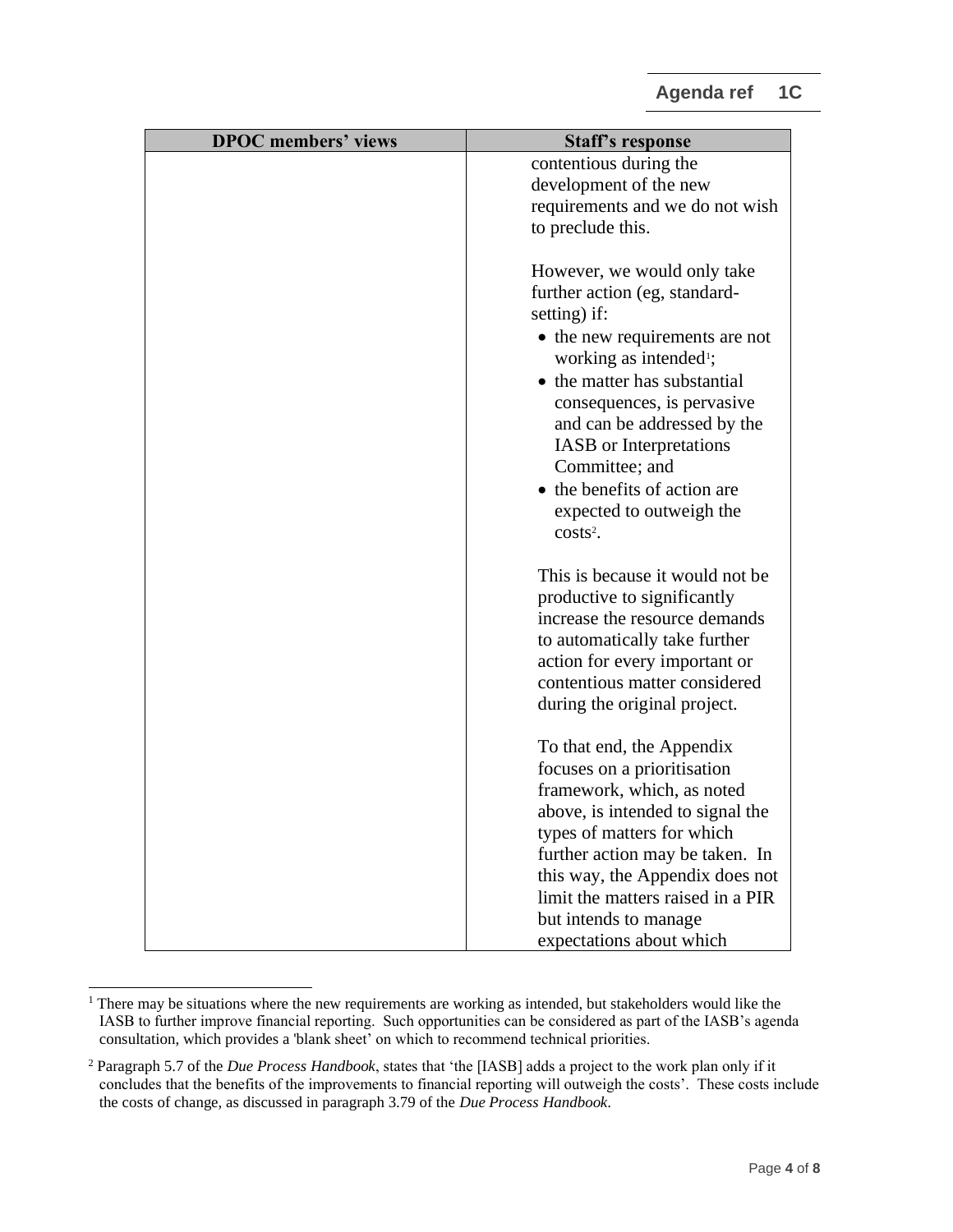| <b>DPOC</b> members' views | <b>Staff's response</b>     |
|----------------------------|-----------------------------|
|                            | matters may warrant further |
|                            | action.                     |

6. Since the May DPOC meeting, we also engaged in limited discussions with stakeholders. The following table sets out their feedback, which, like the DPOC, particularly focused on the objective of PIRs, and the staff's response.

| <b>Stakeholder feedback</b>                                                                                                                                                                                                                                               | <b>Staff's response</b>                                                                                                                                                                                                                                                                                                                                                                      |  |
|---------------------------------------------------------------------------------------------------------------------------------------------------------------------------------------------------------------------------------------------------------------------------|----------------------------------------------------------------------------------------------------------------------------------------------------------------------------------------------------------------------------------------------------------------------------------------------------------------------------------------------------------------------------------------------|--|
| (a) Some stakeholders questioned<br>whether the purpose of a PIR is only<br>a fatal flaw review, noting that such<br>an approach may be to the detriment<br>of financial reporting in the long-<br>term.                                                                  | (a) A PIR is more than just a fatal flaw<br>review; see paragraph 5(b).                                                                                                                                                                                                                                                                                                                      |  |
| (b) Some stakeholders observed that<br>PIRs require a significant resource<br>investment from both stakeholders<br>and the IASB. This level of<br>investment may be disproportionate<br>to the outcomes of PIRs.                                                          | (b) To manage expectations and<br>commitment of stakeholder<br>resources, the Appendix provides a<br>prioritisation framework to signal<br>the types of matters for which<br>further action may be taken. This<br>prioritisation framework may help<br>stakeholders better identify which<br>matters to raise in a PIR and better<br>manage the resources they invest in<br>the PIR process. |  |
| (c) Some stakeholders observed that<br>there is a disconnect between past<br>comments from the IASB,<br>Interpretations Committee and staff,<br>which suggested that consideration<br>of some matters would be deferred<br>until a PIR, and the outcome of<br>those PIRs. | (c) We acknowledge that previous<br>comments have created confusion.<br>We expect that the description in the<br>Appendix will (i) clarify the<br>different ways in which matters can<br>be raised prior to a PIR and (ii)<br>manage expectations about which<br>matters may warrant further action.                                                                                         |  |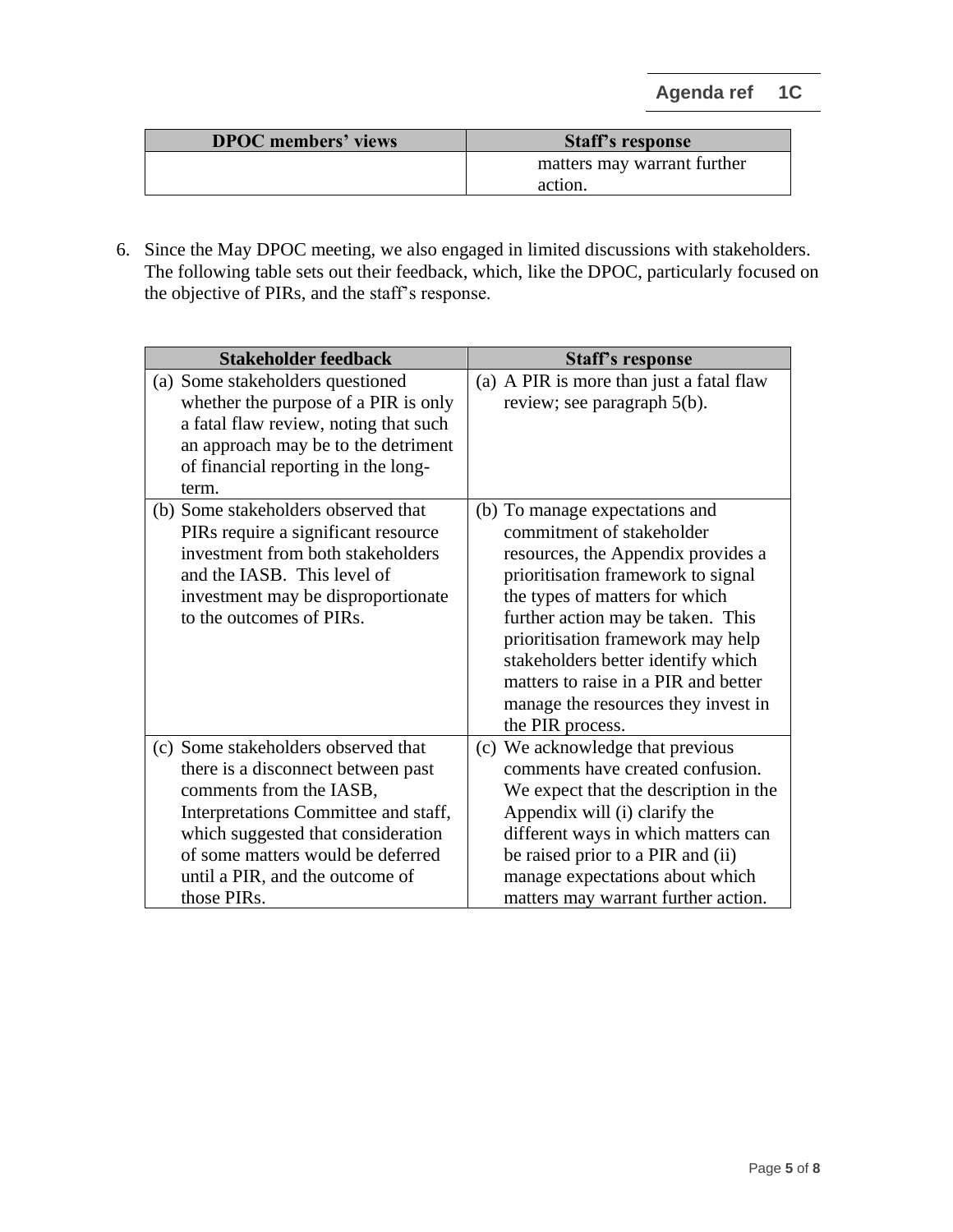# **Appendix A**

# **Context**

- 1. After issuing a new IFRS Accounting Standard (Accounting Standards) or major amendment (new requirements), the International Accounting Standards Board (IASB) stands ready to act if evidence indicates a need for improvement. This evidence may arise from mechanisms such as discussions by Transition Resource Groups, if set up; submissions to the IFRS Interpretations Committee (Interpretations Committee); ongoing stakeholder engagement via both standing bodies (eg, CMAC and GPF) and general discussions (eg, with representatives from the large accounting firms and securities regulators); a post-implementation review (PIR) of each major new requirement; and the IASB's five-yearly agenda consultation.
- 2. A PIR differs from the other mechanisms to raise matters with the IASB in that it provides:
	- a. a planned opportunity to identify questions about the new requirements, compared to other mechanisms which may identify questions on an ad hoc basis at any time (both before and after PIRs).
	- b. an opportunity to consider the new requirements in their entirety, compared to other mechanisms which may focus on specific aspects of the new requirements.

#### **Objective**

- 3. The objective of a PIR is to assess the effect of the new requirements on users of financial statements, preparers, auditors and regulators following the issuance and application of those requirements - that is, to assess whether the benefits and the costs (including financial and other costs, both initially and ongoing) are as expected by the IASB when it developed the new requirements.
- 4. A PIR includes consideration of how contentious matters that the IASB considered during development of the new requirements and market developments since those new requirements were issued are being addressed in practice.
- 5. A PIR concludes with a determination of whether:
	- a. overall, the new requirements are working as intended. Fundamental questions (ie, 'fatal flaws') about the core objectives or principles – their clarity and suitability – would indicate that the new requirements are not working as intended.
	- b. there are specific questions about application of the new requirements. Such questions would not necessarily prevent the IASB from concluding that the new requirements are operating as intended but may nonetheless need to be addressed, if they meet the criteria for whether the IASB would take further action (see Findings and their prioritisation).
- 6. PIRs can also identify improvements that should be made to the standard-setting process or the general structure of Accounting Standards.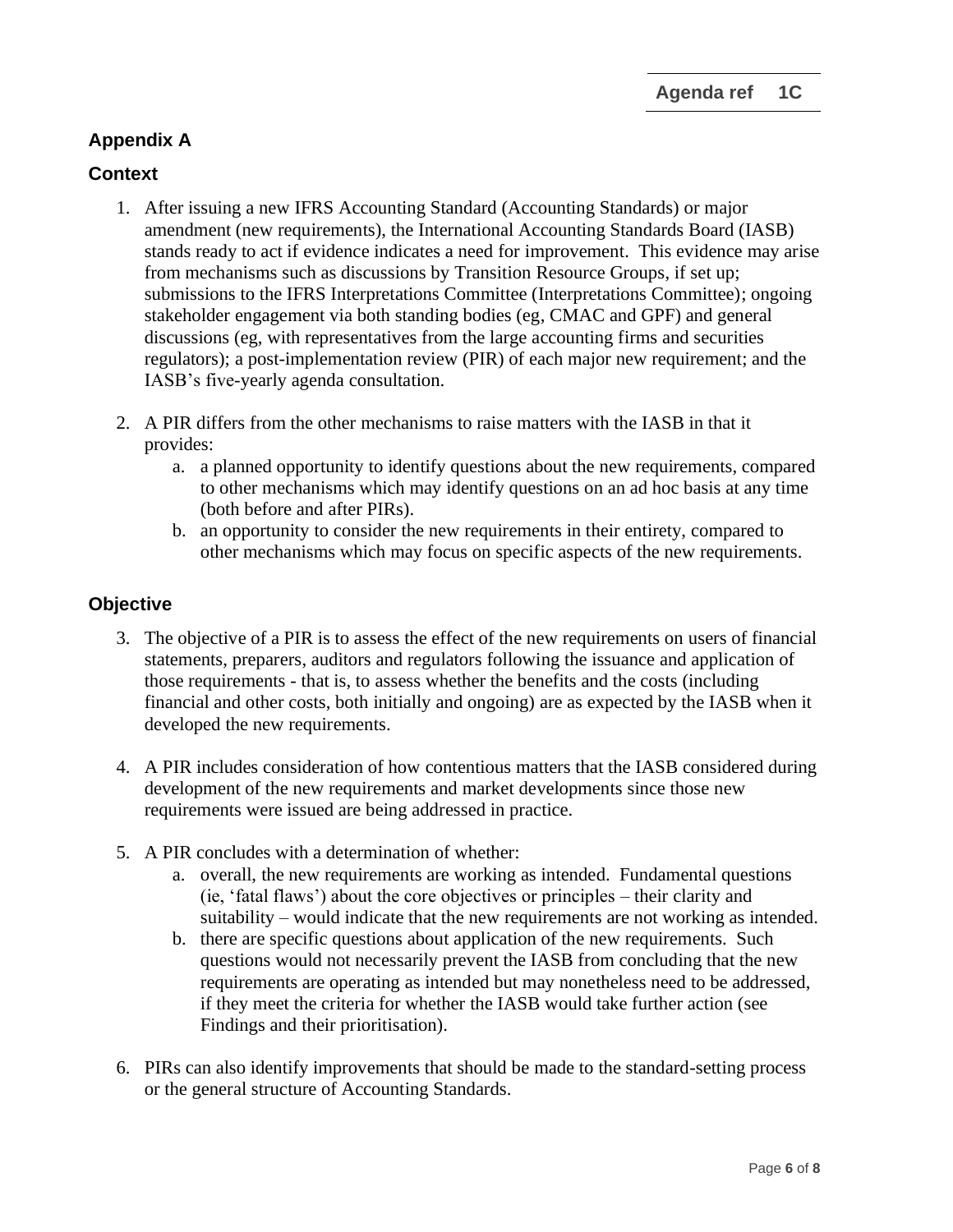7. A PIR is not a standard-setting project and does not automatically lead to standard-setting. It is also not intended to lead to the resolution of every application question.

#### **The PIR process**

#### *Starting a PIR*

- 8. The earliest a PIR starts is after the new requirements have been implemented for at least two years, which is generally about 30–36 months after the effective date.
- 9. The start date depends on the availability of information, such as:
	- a. trend data from financial statements applying the new requirements;
	- b. academic research; and
	- c. the level of experience in practice (while balancing the risk that practice may become so embedded that resistance to improvements may develop), which may depend on the level of change arising from the new requirements.

#### *Research*

- 10. The PIR process consists of two phases. During both phases, the IASB reviews relevant academic research and other reports.
	- a. Phase 1 the IASB identifies matters to be examined, drawing on discussions with the Interpretations Committee, the IASB's advisory groups and other interested parties. The IASB consults publicly on the matters identified in the first phase of the PIR.
	- b. Phase 2 the IASB considers the comments from the public consultation along with the information it has gathered from any additional analysis and other consultative activities.

#### *Findings and their prioritisation*

- 11. As part of phase 2, the IASB considers *whether* to take action on its findings. It takes action if there is evidence that:
	- a. the objective of the new requirements is not being met;
	- b. the benefits to users of financial statements of the information arising from applying the new requirements are significantly lower than expected (for example, there is significant diversity in application); or
	- c. the costs of applying some or all of the new requirements and auditing and enforcing their application are significantly greater than expected (or there is a significant market development since the new requirements were issued for which it is costly to apply the new requirements consistently).
- 12. The *prioritisation* of any action as high, medium or low would depend on the extent to which evidence gathered during the PIR indicates: